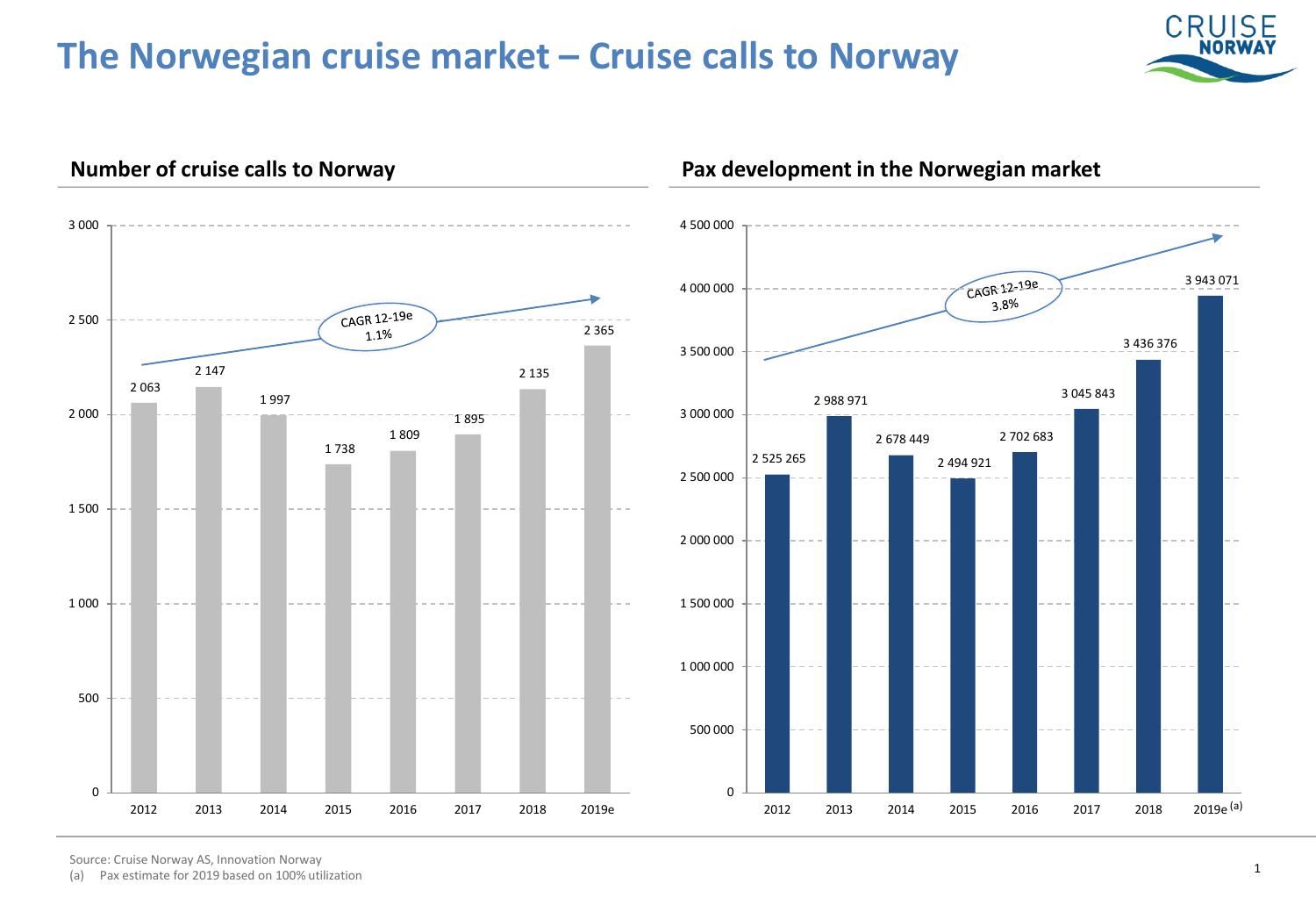# **The Norwegian cruise market – Passenger overview**



### **Cruise guests to Norway by nationality**



### Germany UK USA Italy Spain France Other

Source: Cruise Norway AS, Innovation Norway

(a) 2015 figures based on historical average 2014 and 2016, actual figures unavailable